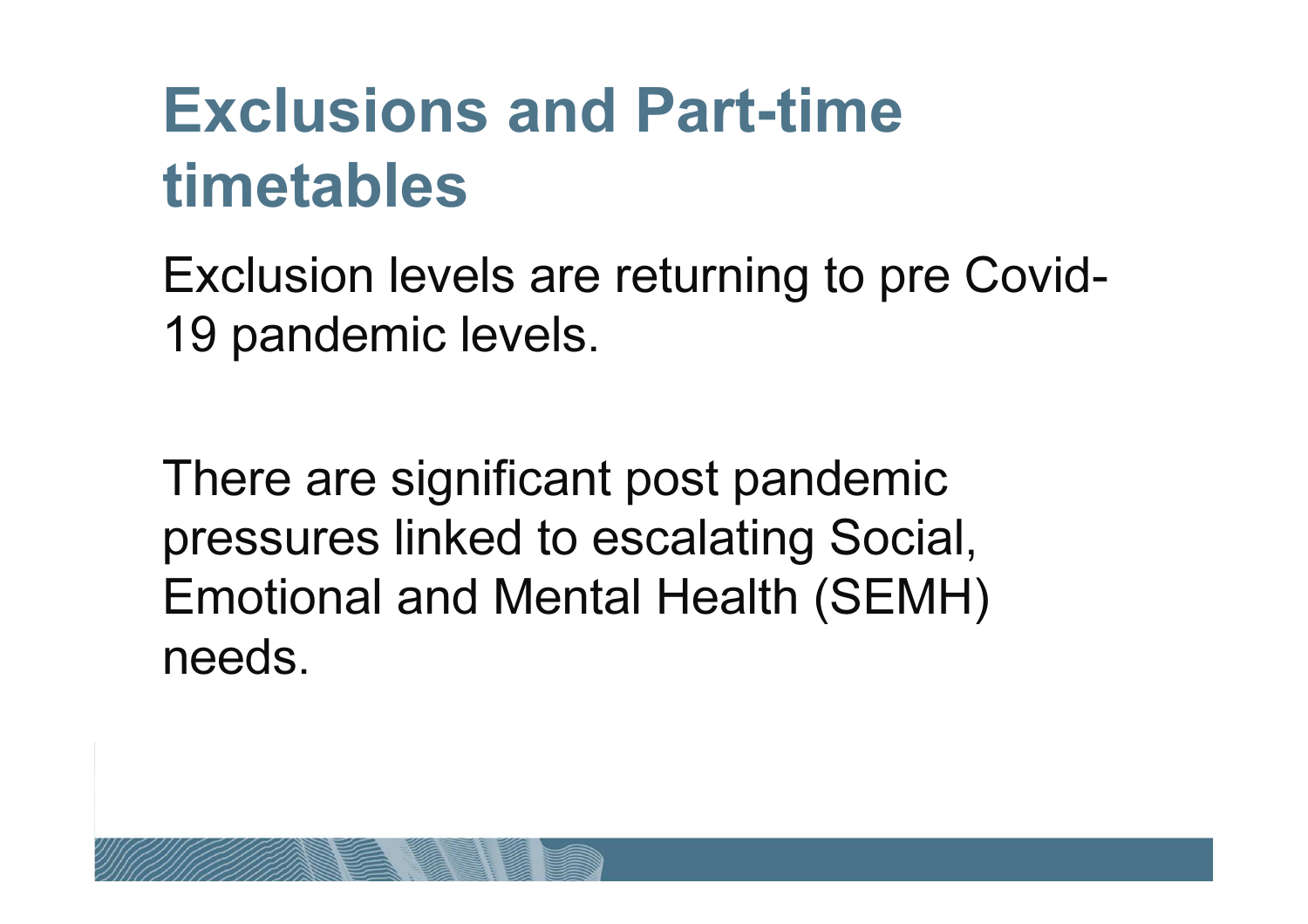# Exclusions Data – 2018/19

| 2018/19 Academic Year<br><b>Total</b>               | <b>Primary</b> | Secondary | <b>Total</b> |
|-----------------------------------------------------|----------------|-----------|--------------|
| <b>Permanent Exclusions</b><br><b>Issued</b>        | 18             | 55        | 73           |
| Of which - Permanent<br><b>Exclusions Rescinded</b> | 4              | 16        | <b>20</b>    |
| <b>Total Permanent Exclusions</b><br>upheld         | 14             | 39        | 53           |
| <b>Fixed Term Exclusions</b><br>issued              | 439            | 3291      | 3761         |

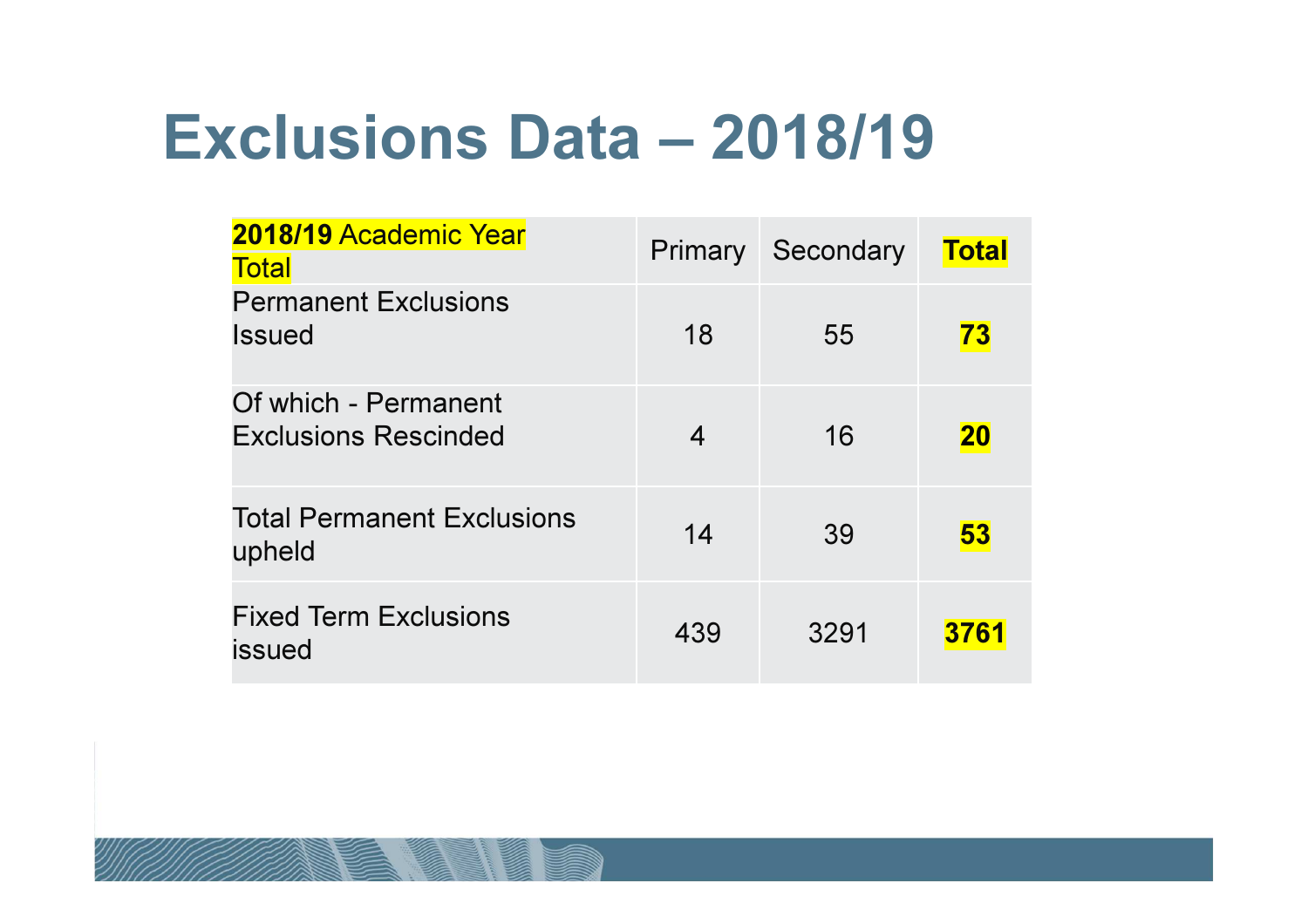## Exclusions Data – 2019/20

| 2019/20 Academic Year<br><b>Total</b>               |               | <b>Primary Secondary</b> | <b>Total</b> |
|-----------------------------------------------------|---------------|--------------------------|--------------|
| <b>Permanent Exclusions</b><br><b>Issued</b>        | 6             | 43                       | 49           |
| Of which - Permanent<br><b>Exclusions Rescinded</b> | 3             | 14                       | <b>17</b>    |
| <b>Total Permanent Exclusions</b><br>upheld         | $\mathcal{S}$ | 29                       | <b>32</b>    |
| <b>Fixed Term Exclusions</b><br>issued              | 300           | 2919                     | 3219         |

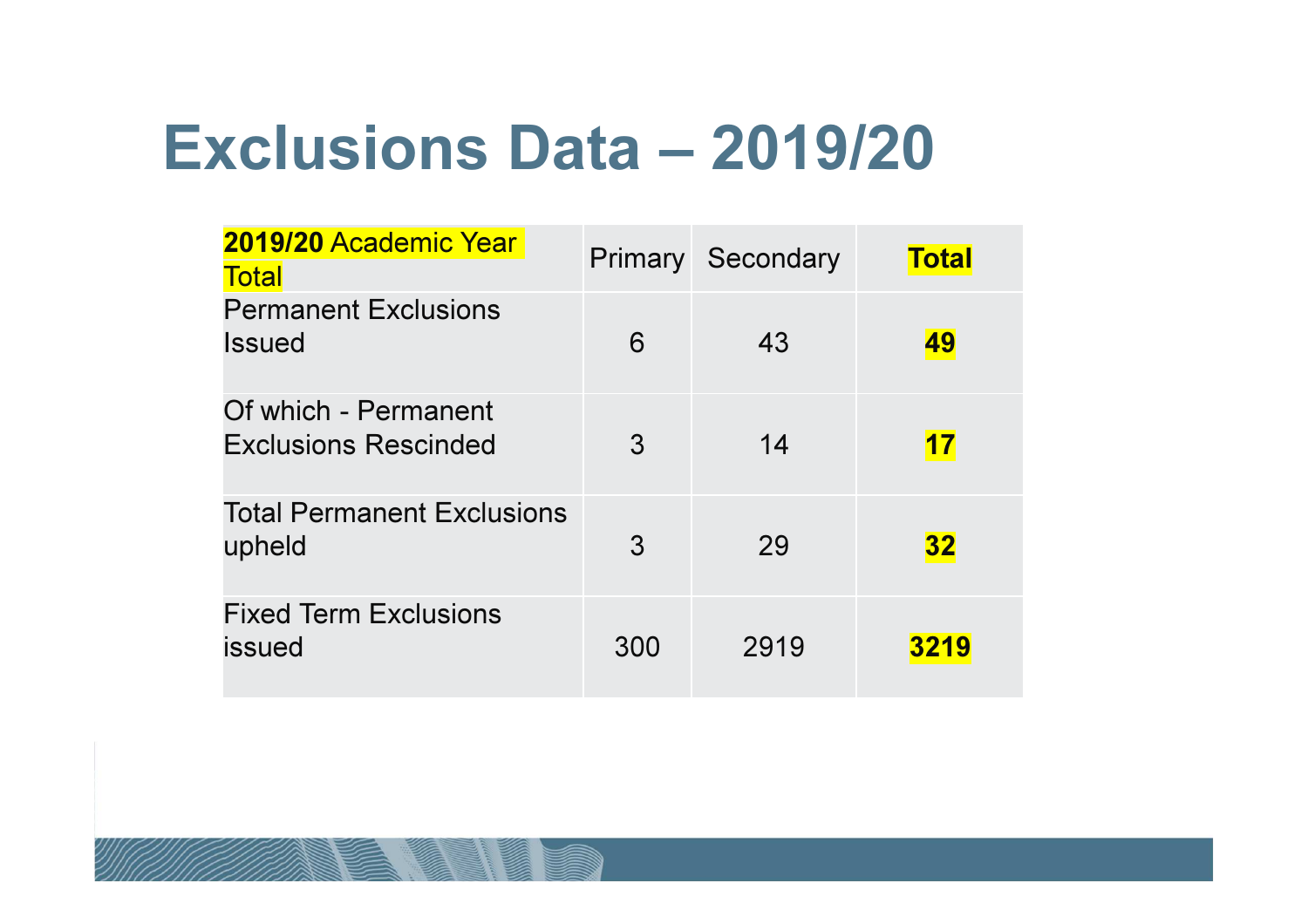## Exclusions Data – 2020/21

| 2020/21 Academic Year<br><b>Total</b>               |     | <b>Primary Secondary</b> | <b>Total</b> |
|-----------------------------------------------------|-----|--------------------------|--------------|
| <b>Permanent Exclusions</b><br><b>Issued</b>        | 10  | 38                       | 48           |
| Of which - Permanent<br><b>Exclusions Rescinded</b> | 1   | 15                       | <b>16</b>    |
| <b>Total Permanent Exclusions</b><br>upheld         | 9   | 23                       | <b>32</b>    |
| <b>Fixed Term Exclusions</b><br>issued              | 235 | 2240                     | 2475         |

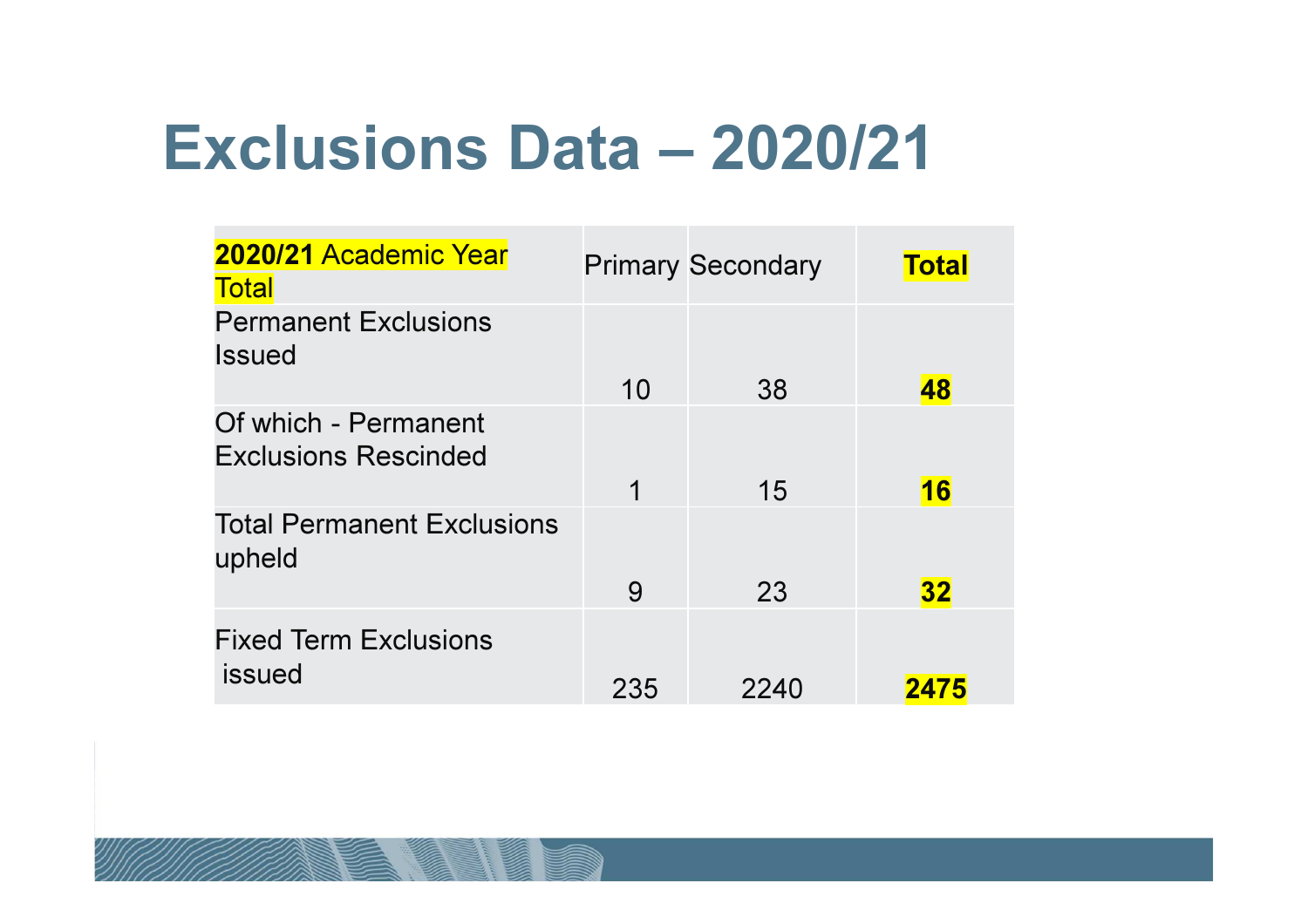## Exclusions Data – 2021/22

| 1st full term 2021/22<br><b>Total</b>               |          | <b>Primary Secondary</b> | <b>Total</b> |
|-----------------------------------------------------|----------|--------------------------|--------------|
| <b>Permanent Exclusions Issued</b>                  | 5        | 21                       | <b>26</b>    |
| Of which - Permanent<br><b>Exclusions Rescinded</b> | $\Omega$ | 7                        |              |
| <b>Total Permanent Exclusions</b><br>upheld         | 5        | 14                       | <b>19</b>    |
| <b>Fixed Term Exclusions issued</b>                 | 91       | 1204                     | 1295         |

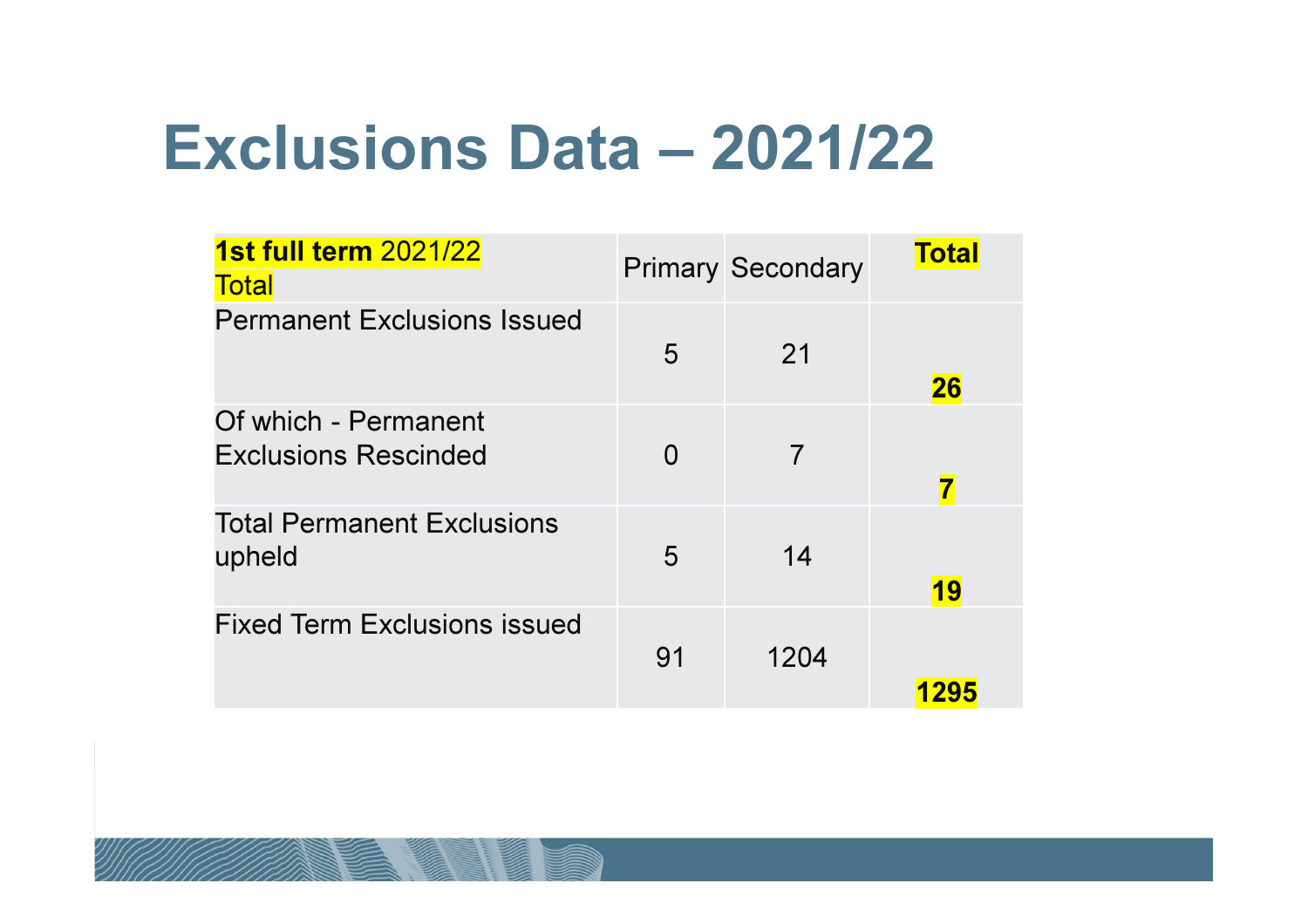## Exclusions – 2021/22As of 1.4.2022:

- Number of Secondary School Exclusions (permanent) issued: 37
- Of which Number of Secondary School Exclusions (permanent) rescinded: 8
- Number of Primary School Exclusions (permanent) issued: **8**
- Of which Number of Primary School Exclusions (permanent) rescinded: **0**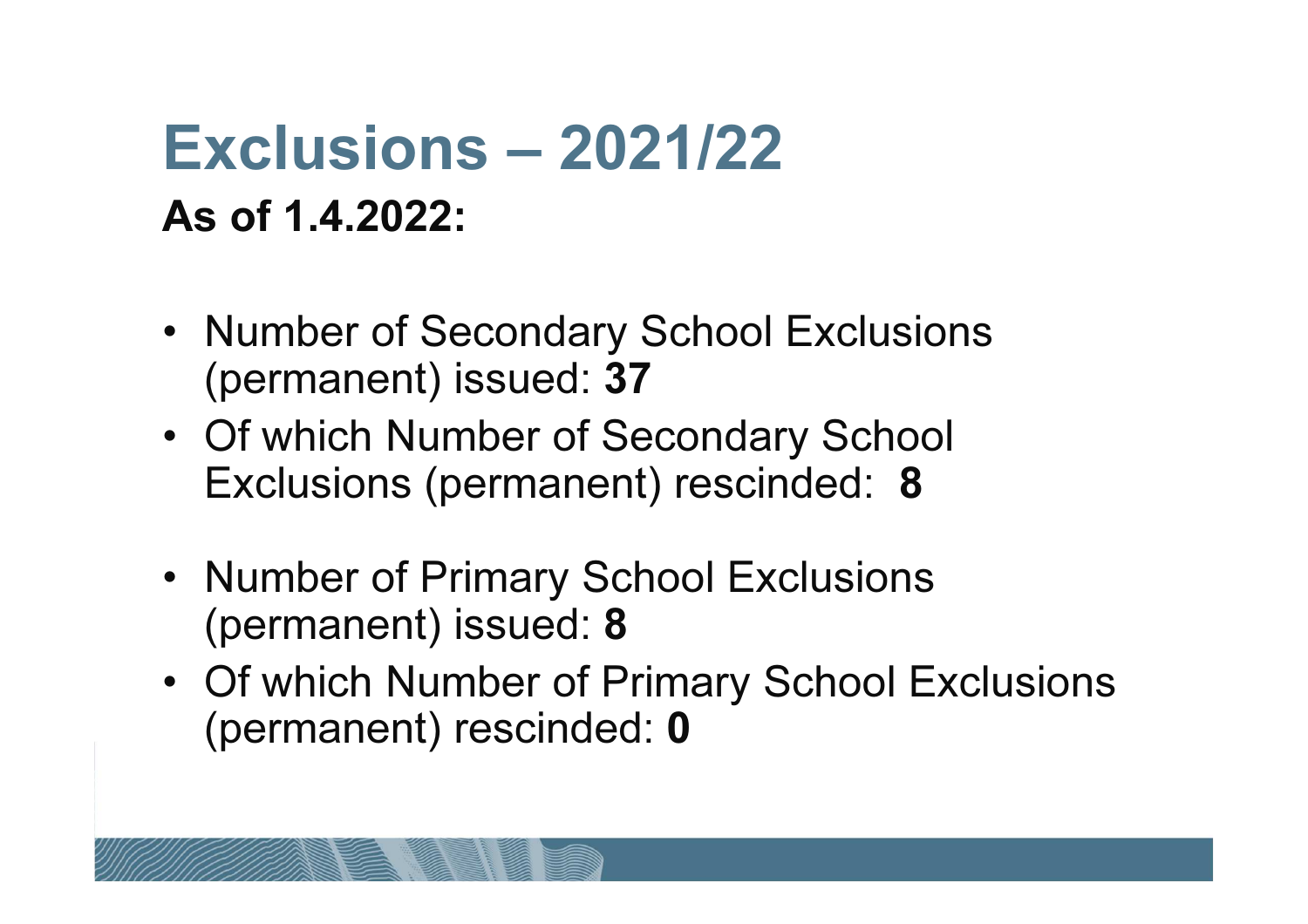### **Exclusions**

- Exclusions are returning to pre pandemic levels, with Rotherham seeing incremental rises.
- Regionally we remain mid-range in both P/ex and FTEand exclusions remain a key area of focus and challenge.
- • Building on the revisions made in 2017 and the evidencegathered through the Timpson Review of School Exclusions, DfE are providing further clarifications to the guidance and proposing associated legislative changes.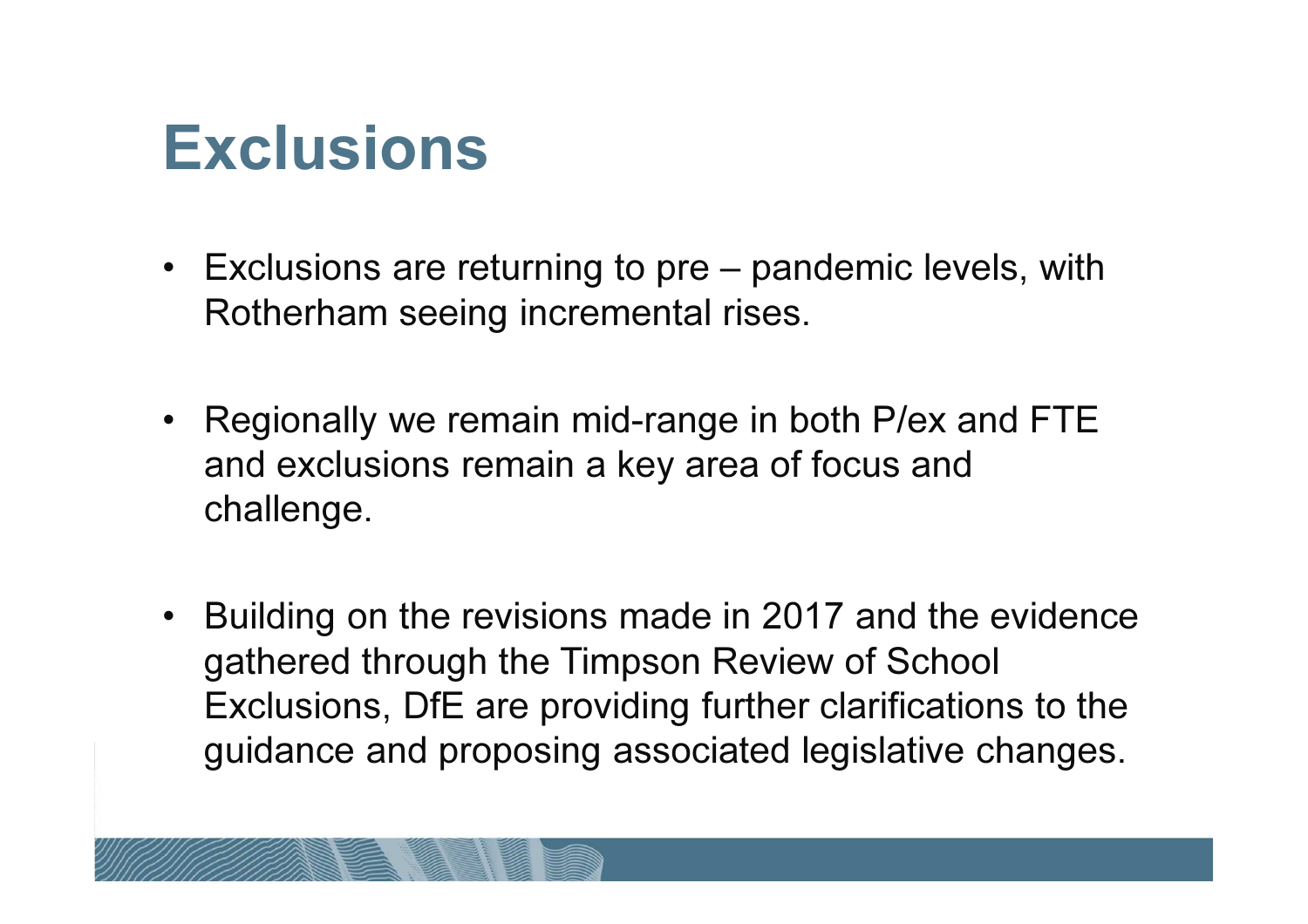# Part Time Timetables (PTTT)

- A useful tool used in the context of individual children rehabilitating or as part of integration / reintegration strategies, to provide a time limited framework.
- •Has an Ofsted focus aligned to school attendance.
- •LA Guidance document issued to all Schools on 13<sup>th</sup> December 2021 and again on 26<sup>th</sup> January 2022:

Provides a guidance document for the use of PTTT and:

**Checklist** 

Risk Assessment template

Agreement document template

Parent information leaflet

Monthly return to the LA reporting form



PTTT Guidance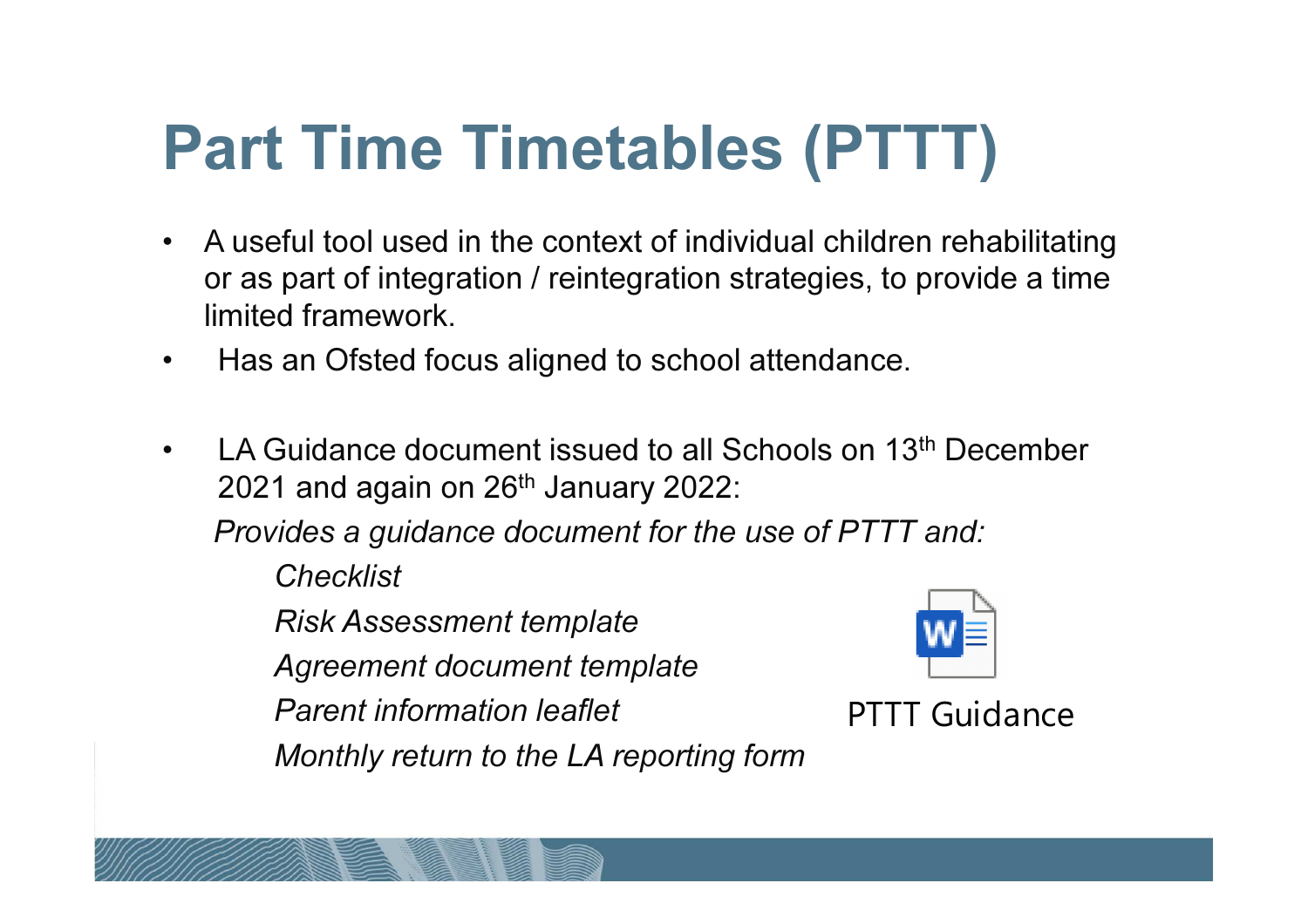## Part Time Timetables

December 2021 notifications to the LA:

- 27 of 96 Primary Schools sent a notification return
- 5 of 16 Secondary Schools sent a notification retur n $\bullet$
- 2 of 8 PRU / Special Schools sent a notification return  $\bullet$

#### January 2022 notifications to the LA:

- 29 of 96 Primary Schools sent a notification return
- 5 of 16 Secondary Schools sent a notification retur n $\bullet$
- 2 of 8 PRU / Special Schools sent a notification return  $\bullet$

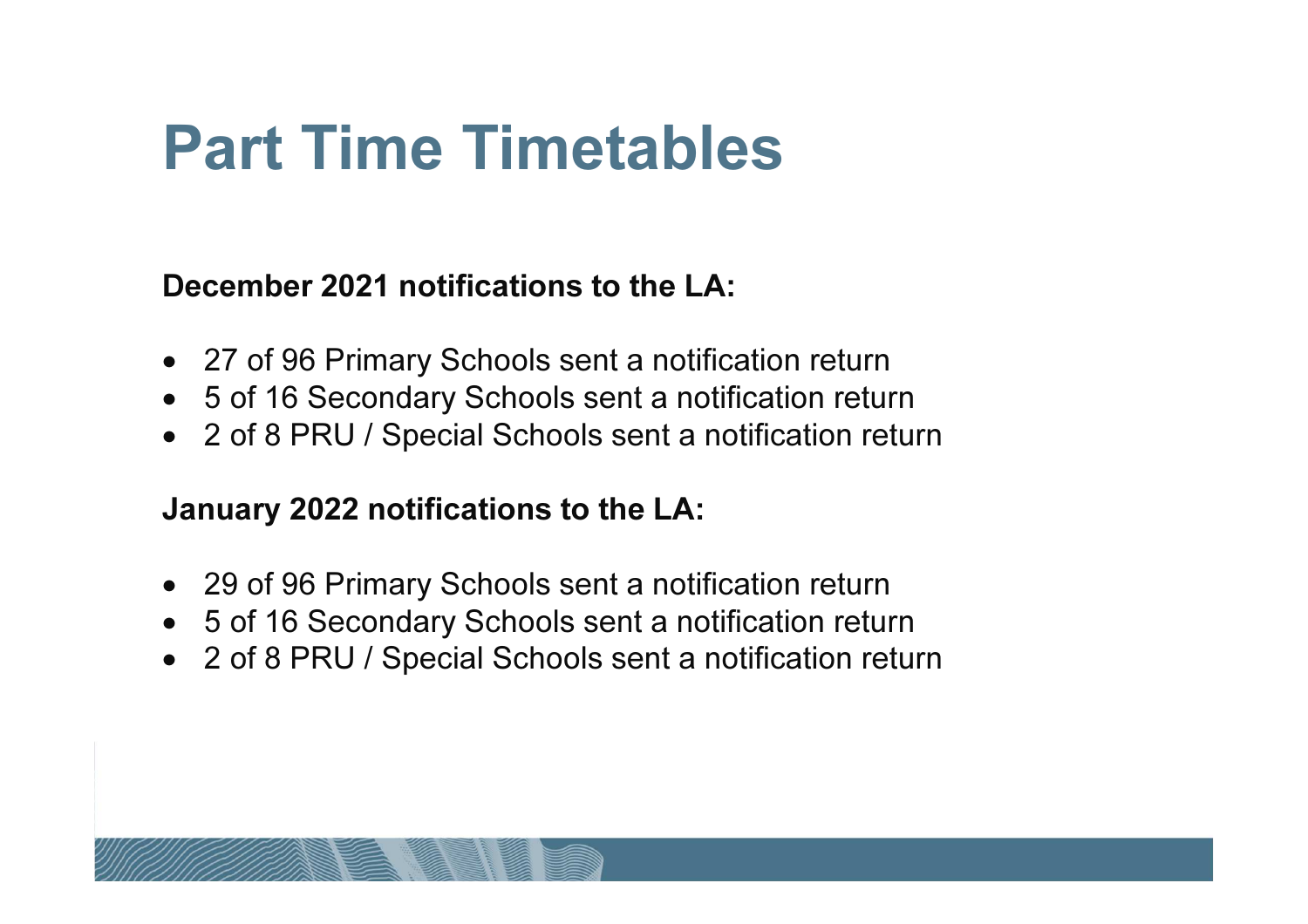# Summary

- Post pandemic pressures linked to escalating SEMH needs, entrenched persistent absenteeism, educational gaps, and disrupted transitions defining immediate challenges.
- Across a range of areas of inclusion we are seeing a number of young people with very complex needs that span a range of need types, access a range of services, and are struggling to engage with the mainstream learning offer.
- As part of developments of the focus on inclusive practice it is vital we do not fall solely into an education focus, any system wide developments need to include CAMHS, Children's Social Care, and Early Help to support a system wide response across this area of education.